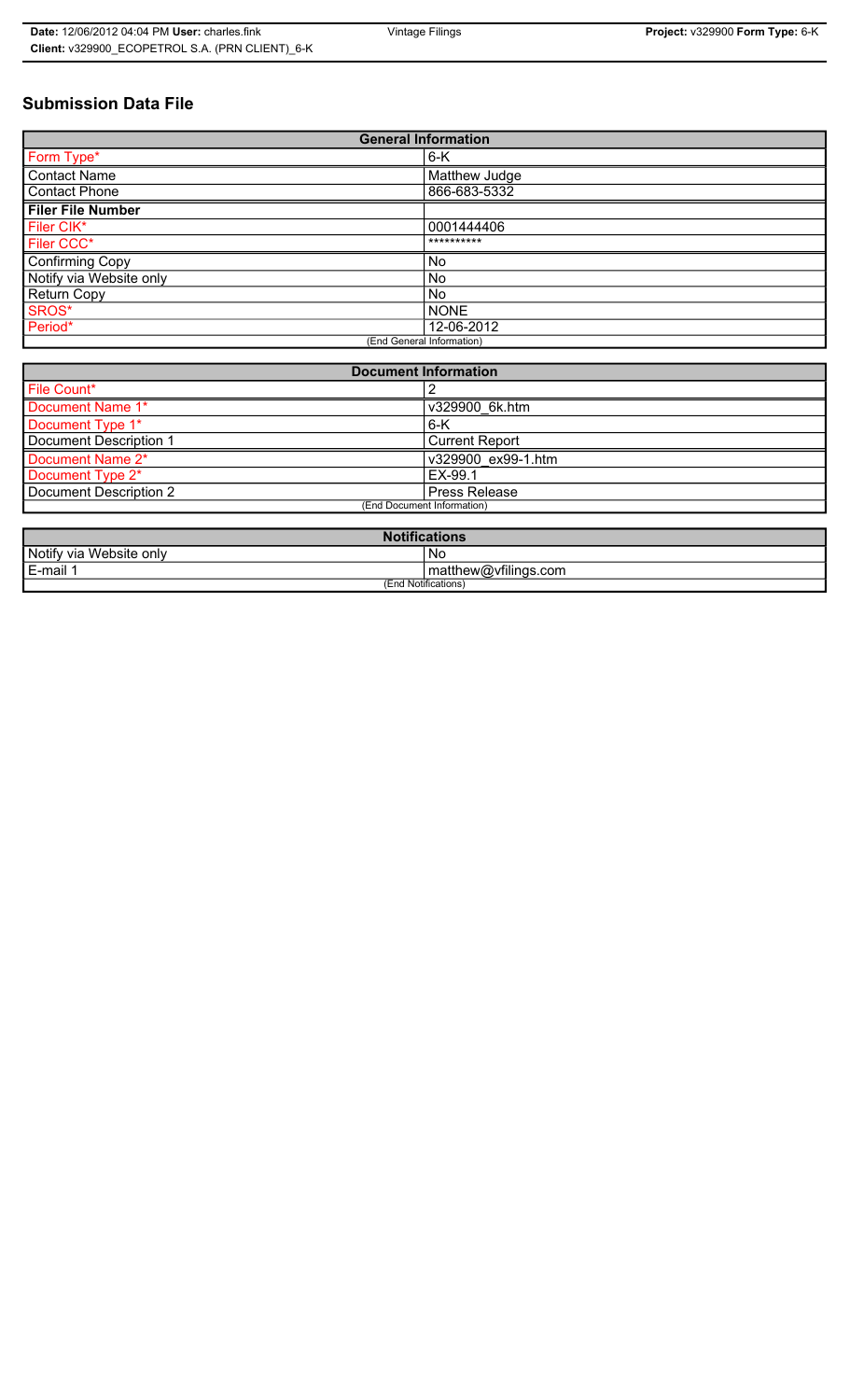### **SECURITIES AND EXCHANGE COMMISSION Washington, D.C. 20549**

#### **FORM 6-K REPORT OF FOREIGN PRIVATE ISSUER PURSUANT TO RULE 13a-16 OR 15d-16 OF THE SECURITIES EXCHANGE ACT OF 1934**

December 2012

Commission File Number: 333-153452

**ECOPETROL S.A.**

*(Exact name of registrant as specified in its Charter)*

Carrera 7 No. 37 – 69 BOGOTA – COLOMBIA

*(Address of registrant's principal executive offices)*

Indicate by check mark whether the registrant files or will file annual reports under cover Form 20-F or Form 40-F.

Form 20-F  $\boxtimes$  Form 40-F  $\Box$ 

Indicate by check mark if the registrant is submitting the Form 6-K in paper as permitted by Regulation S-T Rule 101(b)(1):

 $Yes$   $\Box$   $No$   $X$ 

Indicate by check mark if the registrant is submitting the Form 6-K in paper as permitted by Regulation S-T Rule 101(b)(7):

 $Yes$   $\Box$   $No$   $X$ 

Indicate by check mark whether by furnishing the information contained in this Form, the registrant is also thereby furnishing the information to the Commission pursuant to Rule 12g3-2(b) under the Securities Exchange Act of 1934.

 $Yes$   $\square$ 

If "Yes" is marked, indicate below the file number assigned to the registrant in connection with Rule 12g3-2(b): 82- N/A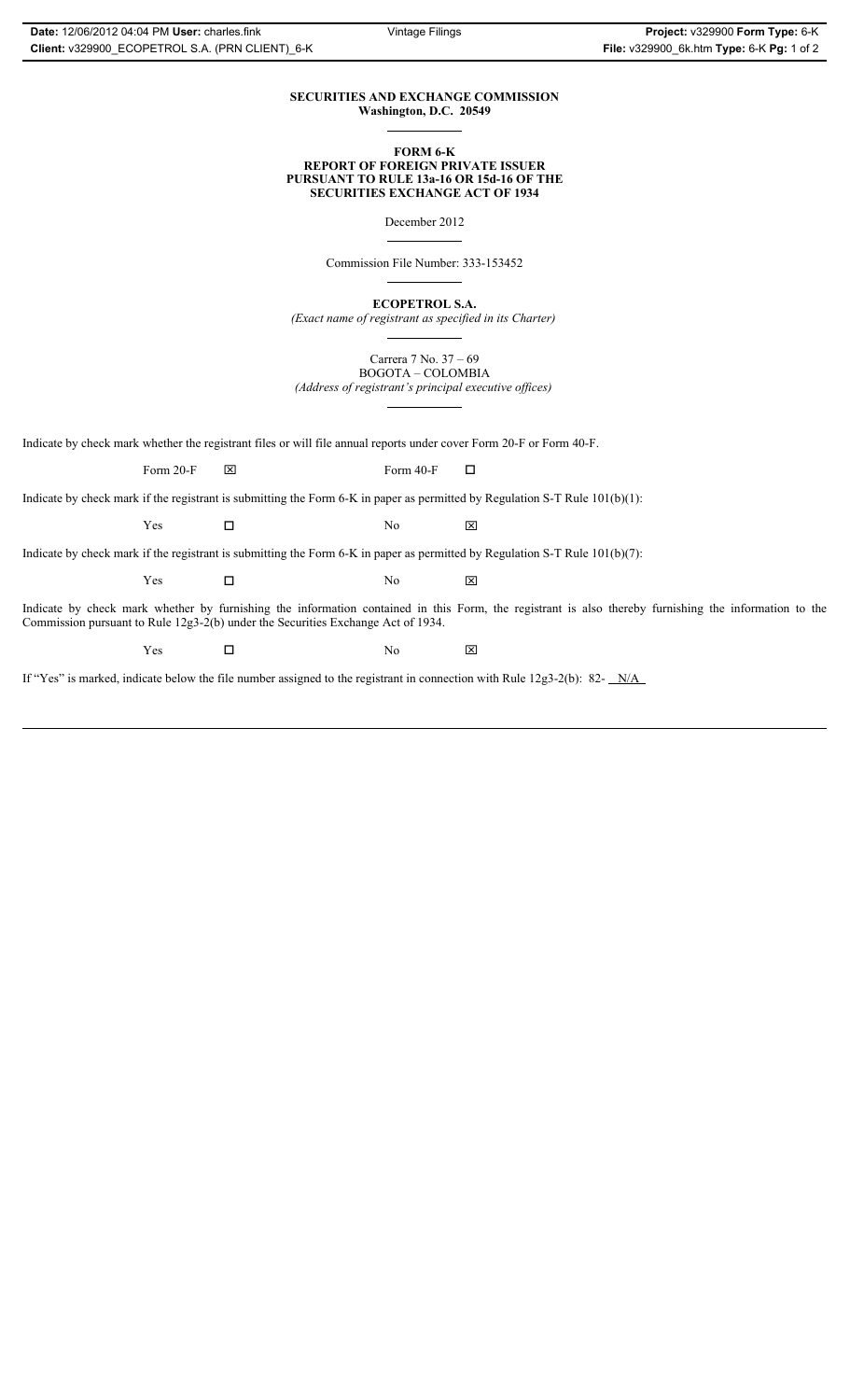## SIGNATURE

Pursuant to the requirements of the Securities Exchange Act of 1934, the Registrant has duly caused this report to be signed on its behalf by the undersigned, thereto duly authorized.

Date: December 6, 2012

Ecopetrol S.A.

By: /s/ Adriana M. Echeverri

Name: Adriana M. Echeverri Title: Chief Financial Officer